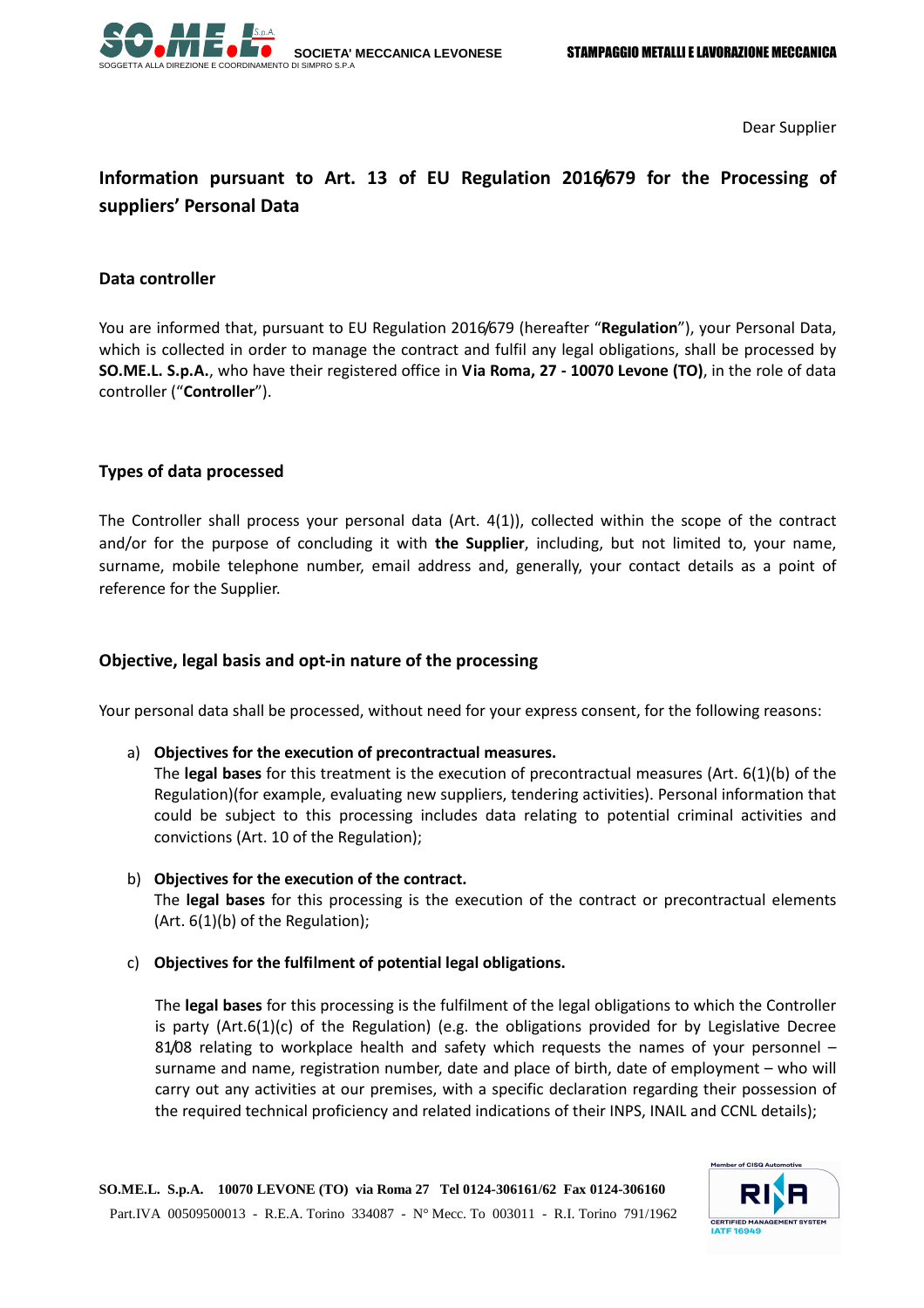

The provision of your personal data for the purposes mentioned above is optional but, in its absence, the improvement of the contract shall not be possible.

### **Recipients of personal data**

Your Personal Data shall be shared with:

- natural persons authorised by the Controller to process personal data after signing a confidentiality agreement (e.g. employees of the Personnel/Administration department; system administrators);
- consultants and credit institutions for accounting and administrative functions, companies belonging to the Group, which act in the role of data controllers (For the complete and up-todate list of managers, write to *privacy@somel.it)*;
- subjects, bodies or authorities to whom your personal data must be communicated, pursuant to the provisions of laws or the orders of authorities.

In terms of potential transmission of Data to Third Countries, the Controller declares that the processing will take place in accordance with the methods permitted by the applicable laws, such as the consent of the interested party, the adopted of Standard Clauses approved by the European Commission, the selection of subjects that comply with international programmes for the free circulation of data (e.g. EU-USA Privacy Shield) or operating in those Countries that are considered to be safe by the European Commission. More information can be obtained, upon request, from the Controller by the abovementioned contacts.

### **Storage of personal data**

Your Personal Data shall be stored only for the time necessary to carry out the purposes for which it was collected, with respect to the principal of minimalisation referenced in Article 5, paragraph 1, letter c) of the GDPR. In all cases, your personal data shall be stored for the time necessary for the execution of the terms contained in the contract. In all cases, further conservation is carried out in accordance with the previsions of the applicable regulation, including the provisions of Art. 2946 of the Civil Code. Further information can be obtained from the Controller.

## **Your privacy rights (according to Art. 15 and following of the Regulation)**

You have the right to ask the Controller, at any time, for access to your Personal Data, to rectify or delete it or to oppose its processing; you shall have the right to request its processing being limited in the cases provided for by Art. 18 of the Regulation, in addition to obtaining, in a structured format that is commonly used and readable by an automatic device, the data relating to it, in the cases provided for by Art. 20 of